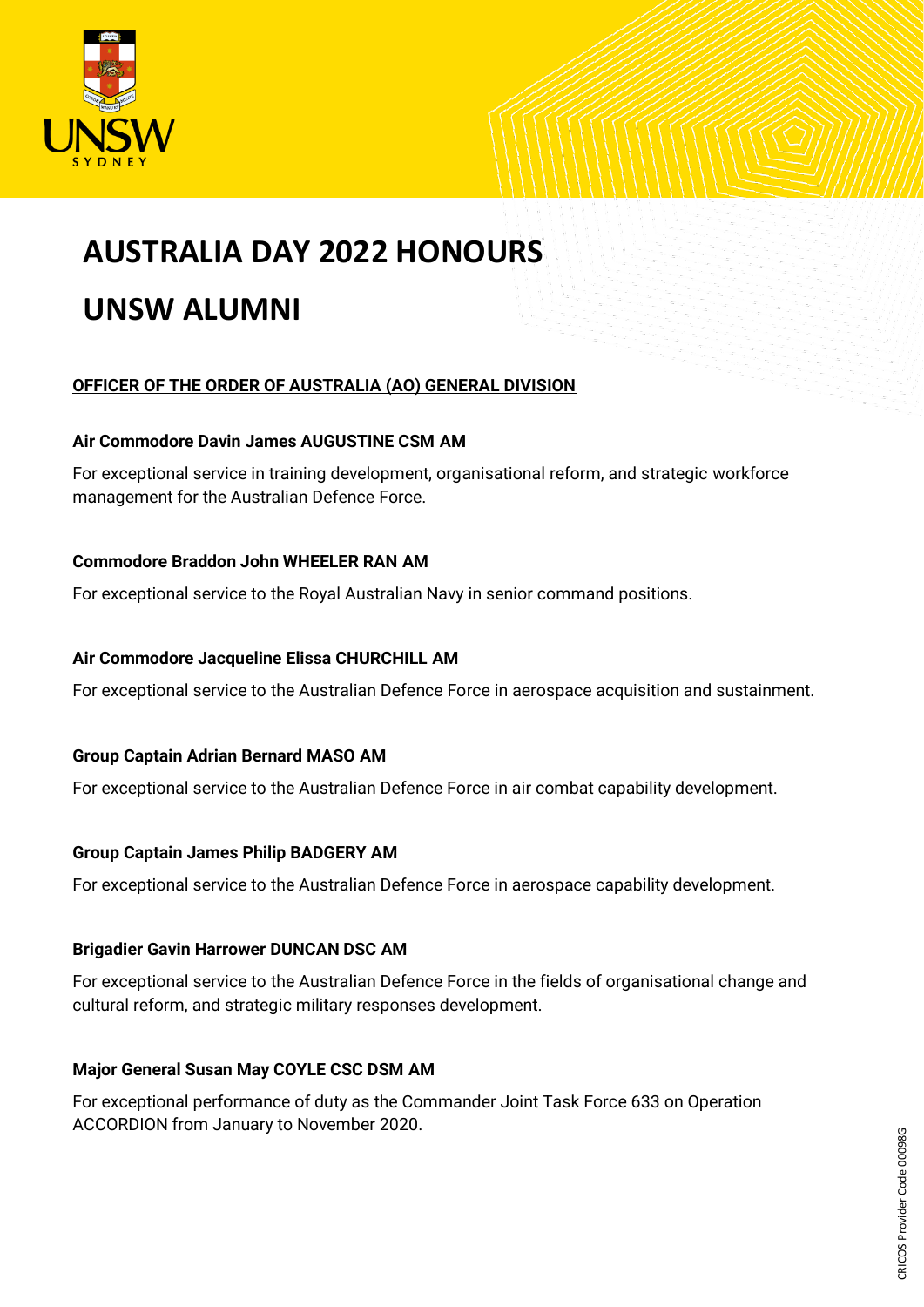## **Brigadier Nicole LONGLEY AM**

For exceptional service as Director Logistics - Army, Director General Supply Chain Branch and Deputy Head of Joint Support Services Division.

## **Dr Graeme Edward BATLEY AM**

For significant service to environmental toxicology and chemical science.

## **Professor Tuan Van NGUYEN AM**

For significant service to medical research, to osteoporosis and fracture prevention, and to tertiary education.

## **Mr Robert William REID AM**

For significant service to international criminal investigations.

## **Professor Colin Frederick ROBERTSON AM**

For significant service to medicine, to research, and to professional organisations.

## **Professor Bronwyn Gwenneth STUCKEY AM**

For significant service to medical research, to endocrinology, and to women's health.

## **Professor Brian Michael DRAPER AM**

For significant service as a psychiatrist to tertiary education, to medicine, and to the community.

## **The late Professor John Duncan LOVE AM**

For significant service to tertiary education, particularly physics.

## **Professor Sandra Claire THOMPSON AM**

For significant service to tertiary education, to rural and regional health, and to Indigenous health.

## **Dr Alice Ruth KILLEN AM**

For significant service to medical administration, and to healthcare delivery.

## **Professor Geoffrey Paul DELANEY AM**

For significant service to oncology and cancer services, and to tertiary education.

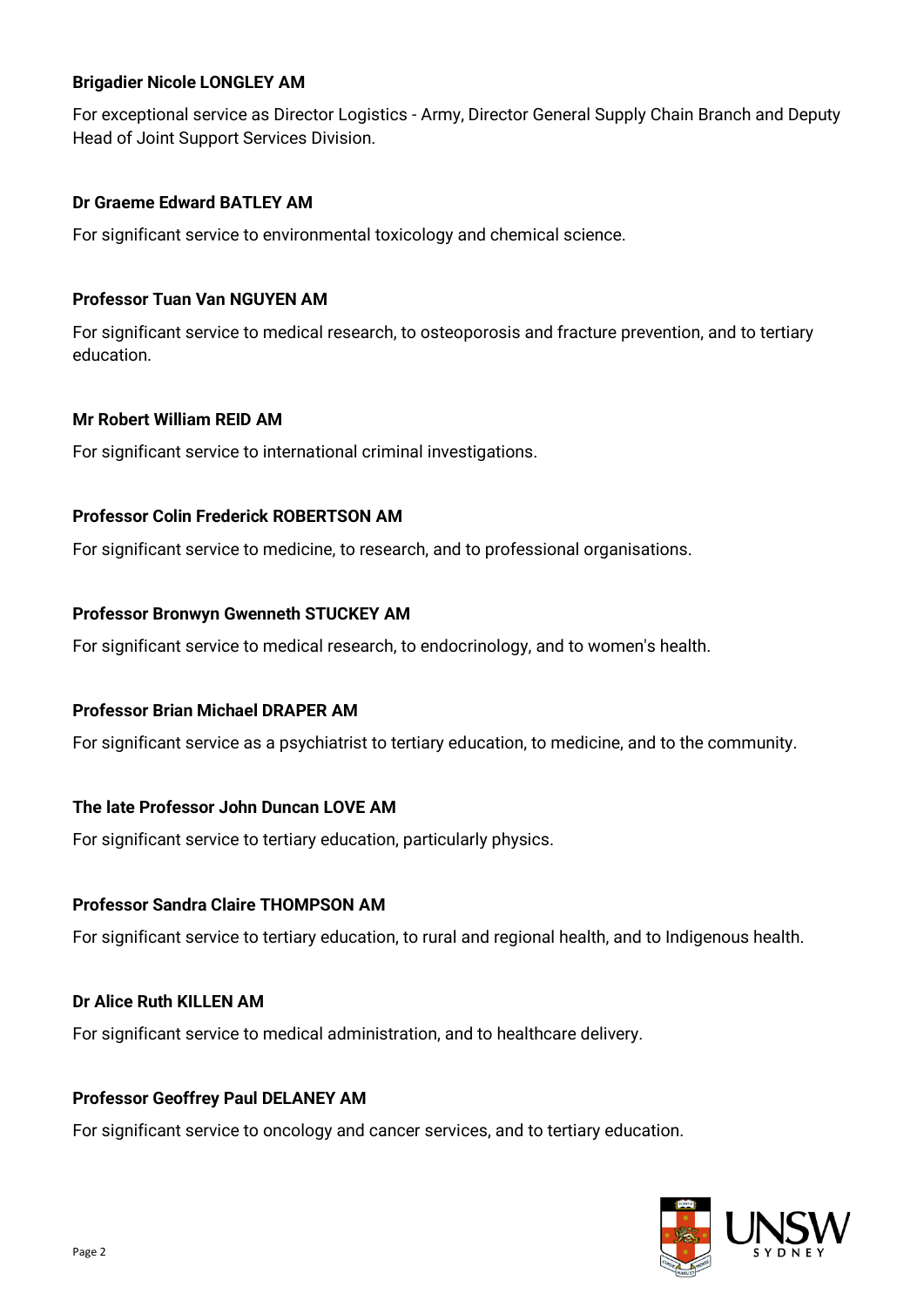## **Professor John Matthew WILLIAMS AM**

For significant service to tertiary education, to the law, and to professional organisations.

## **Dr Rosalie Barbara POCKETT AM**

For significant service to the community through social welfare education and initiatives.

## **Mr Martin Andrew HILL AM**

For significant service to business, to sailing, and to the community.

## **Mr Daniel GAUCHAT AM**

For significant service to tertiary education, to cultural organisations, and to business.

## **Ms Susan Elizabeth HORWITZ AM**

For significant service to the community, and to sport.

## **Mr Paul MURNANE AM**

For significant service to the not-for-profit sector, the performing arts, and to business.

## **Mr James Francis McMAHON DSC DSM AM**

For significant service to veterans and their families, and to the community.

## **OFFICER OF THE ORDER OF AUSTRALIA (AO)**

## **Rear Admiral Jaimie Charles HATCHER DSC AM RAN AO**

For distinguished service to the Australian Defence Force in senior command roles.

## **Major General Matthew William HALL AM CSC AO**

For distinguished service and exceptional leadership as Chief of Staff, Headquarters Joint Operations Command, the Director Defence Intelligence Organisation and the Australian Military Representative to the North Atlantic Treaty Organization.

# **COMMENDATION FOR DISTINGUISHED SERVICE (CDS)**

## **Colonel Spencer B NORRIS CDS**

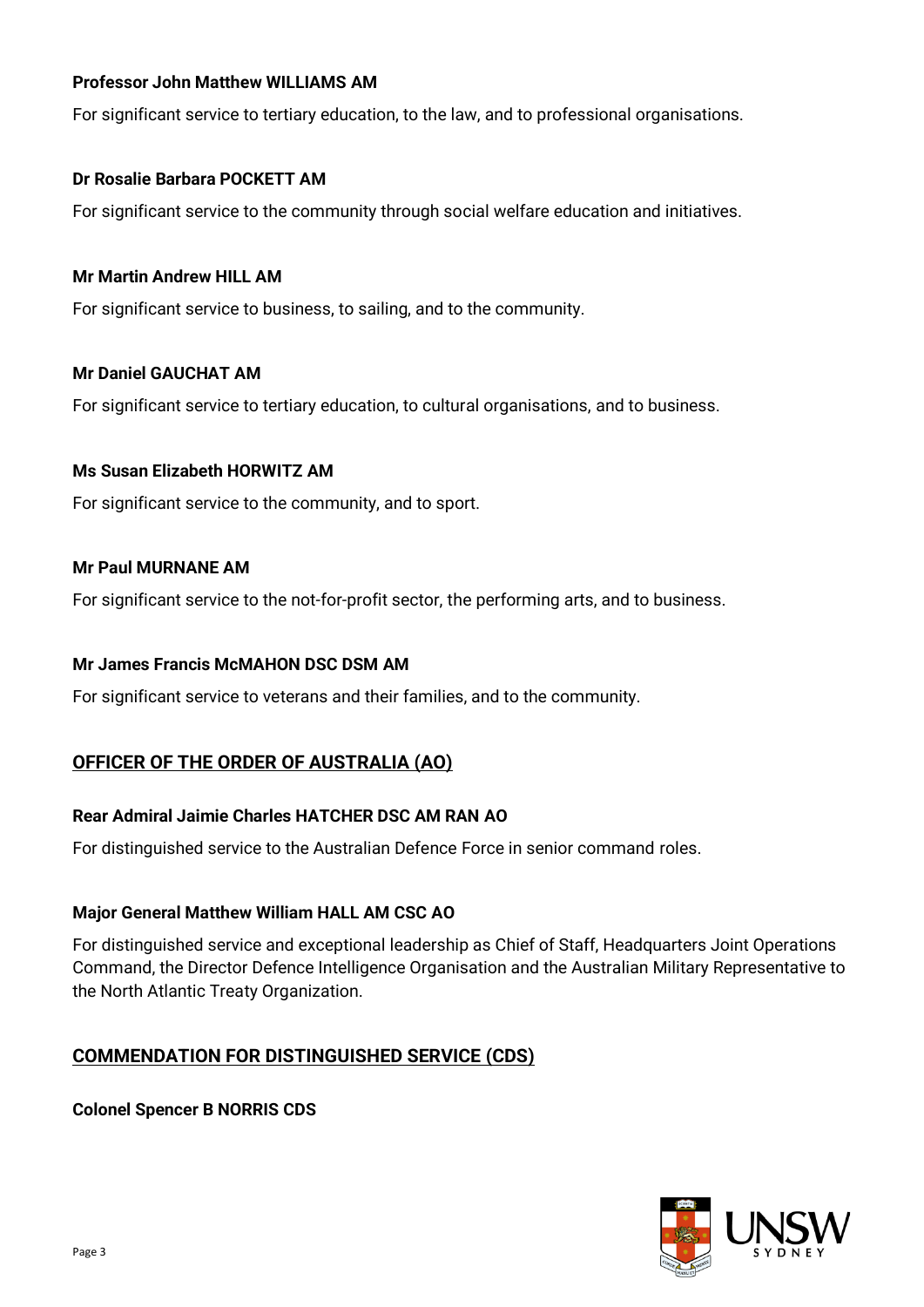For distinguished performance of duties in warlike operations as the staff officer Combined Joint Operations, Plans and Training, Combined Security Transition Command - Afghanistan in Kabul, Afghanistan on Operation Highroad from January to December 2020.

# **Major General Stephen John JOBSON AM CSC CDS**

For distinguished performance of duties in warlike operations as the North Atlantic Treaty Organisation Chief Combined Joint Operations (CJ3), Resolute Support Mission on Operation HIGHROAD from December 2019 to October 2020.

# **Brigadier Simon Timothy JOHNSTONE CSC CDS**

For distinguished performance of duties in warlike operations as the Director of Strategy and Plans Combined Joint Force Operation Inherent Resolve and the Australian Senior National Representative on Operation OKRA from November 2019 to December 2020.

## **Colonel Eric Matheus MODDERMAN CDS**

For distinguished performance of duties in warlike operations as the Senior Advisor to the Deputy Minister of Support in the Ministry of Interior Affairs, Kabul, Afghanistan during Operation HIGHROAD from September 2019 to September 2020.

# **CONSPICUOUS SERVICE CROSS (CSC)**

## **Squadron Leader David John SAVINA CSM CSC**

For outstanding achievement in E-7A Wedgetail airborne early warning and control capability development for the Australian Defence Force.

# **Captain Katherine Ella TINDALL RAN CSC**

For outstanding achievement in Australian Defence Force strategic health policy and leadership of the Defence coronavirus (COVID-19) pandemic response.

## **Lieutenant Colonel Jeremy BECHTEL CSC**

For outstanding achievement as Staff Officer Grade One Current Networks.

## **Colonel Roger James McMURRAY CSC**

For outstanding achievement as the Colonel Operations of the Headquarters Forces Command Operations Branch.

## **Captain Dean Robert COMMONS RAN CSC**

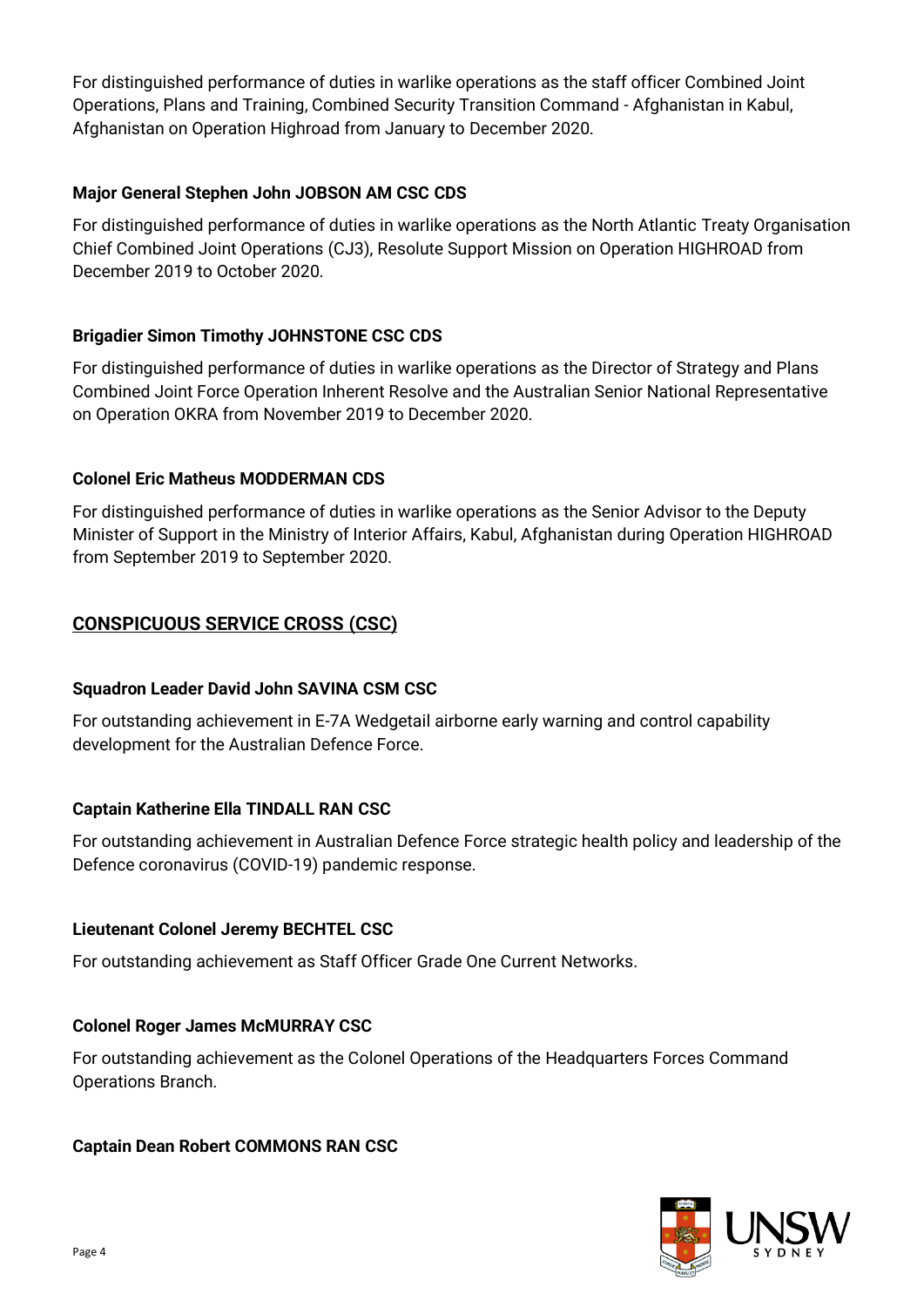For outstanding achievement in reforming intelligence support for Australian Defence Force operations.

# **Lieutenant Colonel Damon Carl HIGGINBOTHAM CSC**

For outstanding achievement as Commanding Officer Health Support Unit 1 deployed to Victoria during Operation COVID-19 ASSIST.

# **Commander Kelly Anne HAYWOOD RAN CSC**

For outstanding achievement as the Navy Women's Strategic Advisor.

# **Lieutenant Colonel Kenneth Royston MARTIN CSC**

For outstanding achievement as Deputy Director Preparedness Requirements in the reform of Defence preparedness policy, direction and governance.

# **Colonel Edmund Francis WUNSCH CSC**

For outstanding achievement as Commandant Defence Command Support Training Centre.

# **BAR TO THE CONSPICUOUS SERVICE CROSS (CSC1)**

## **Commodore Craig Douglas BOURKE CSC RAN CSC1**

For outstanding devotion to duty to the Royal Australian Navy in the management of major shipbuilding programs.

# **Major General Kathryn Jane CAMPBELL AO CSC CSC1**

For outstanding achievement as the Commander of the 2nd Division

# **CONSPICUOUS SERVICE MEDAL (CSM)**

## **Lieutenant Commander Kate CARRIAGE RAN CSM**

For meritorious devotion to duty as the Naval Aviation Systems Program Office Deputy Chief Engineer between January 2019 and December 2020.

## **Squadron Leader Daniel James BAILEY CSM**

For meritorious devotion to duty in P-8A operational mission system management for the Royal Australian Air Force.

# **Captain Cameron Alexander LAING CSM**

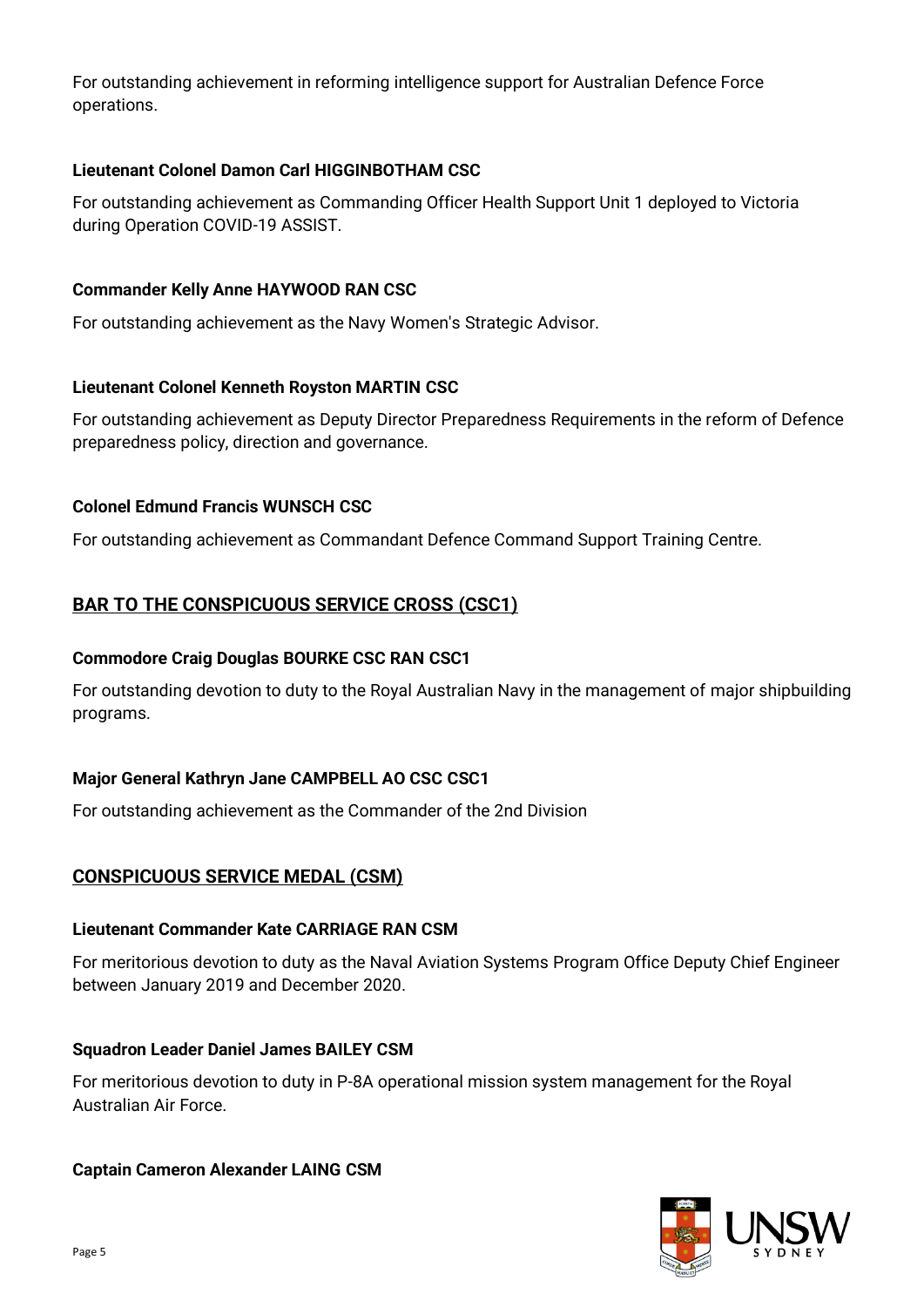For meritorious devotion to duty as the Project Engineer for Fiji Projects at the 19th Chief Engineer Works.

## **Lieutenant Commander Katey Ann D'COSTA RAN CSM**

For meritorious devotion to duty as the Executive Officer of HMAS Harman during Operation Bushfire Assist and the COVID-19 pandemic in 2020.

# **Squadron Leader Rebecca Lynette OLSEN CSM**

For meritorious achievement as the Staff Officer Grade Two Satellite Operations at the Defence Network Operations Centre, Chief Information Officer Group.

# **Wing Commander Samuel Ian HARKISS CSC CSM**

For meritorious achievement in enhancing the Australian Defence Force's future maritime strike capability.

# **DISTINGUISHED SERVICE CROSS (DSC)**

# **Major General Christopher Antony FIELD AM CSC DSC**

For distinguished command and leadership in warlike operations as the Deputy Commanding General - Operations, United States Army Central and on operational service in the Middle East Region over the period March 2020 to October 2021.

# **MEDAL OF THE ORDER OF AUSTRALIA (OAM)**

# **Mr Barry Edward ROOTS OAM**

For service to secondary education.

## **Mr Daniel Ange HAKIM OAM**

For service to the international community through a range of roles.

## **Ms Jennifer Mary THOMPSON OAM**

For service to the community through social welfare organisations.

## **Ms Julie KULIKOWSKI OAM**

For service to community health.

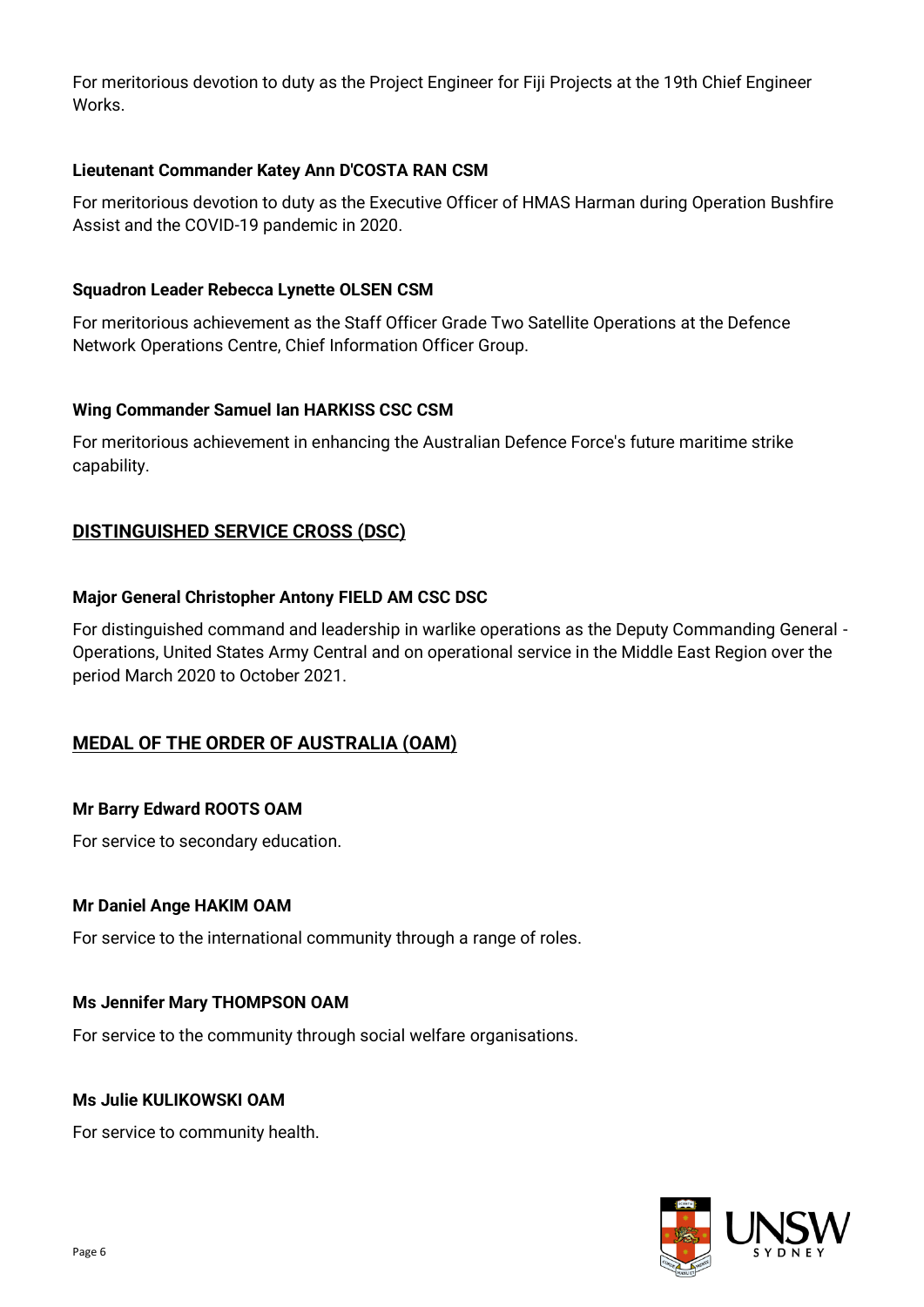## **Ms Alice Guay KANG OAM**

For service to veterans, and to community health.

## **Mr Adrian BOSS OAM**

For service to the community, particularly through cycling programs.

## **Mr Roger Mallory EMMERSON OAM**

For service to the community through a range of organisations.

## **Ms Pamela Brannan COHEN OAM**

For service to community health, and to the social work profession.

## **Dr Milton LEWIS OAM**

For service to community health.

## **Mrs Philippa Dion GRAHAM OAM**

For service to the creative arts, particularly as a sculptor.

## **Dr Harald Alexander POPE OAM**

For service to medicine through a range of roles.

## **Mr Kim Beresford RICKARDS OAM**

For service to rugby union.

## **Dr Peter Daniel BRAUDE OAM**

For service to medicine as a physician.

## **Mrs Jann ROBINSON OAM**

For service to education.

## **Dr Ramin SAMALI OAM**

For service to medicine as an urologist.

## **Colonel Ian Francis AHEARN (Retd) OAM**

For service to veterans.